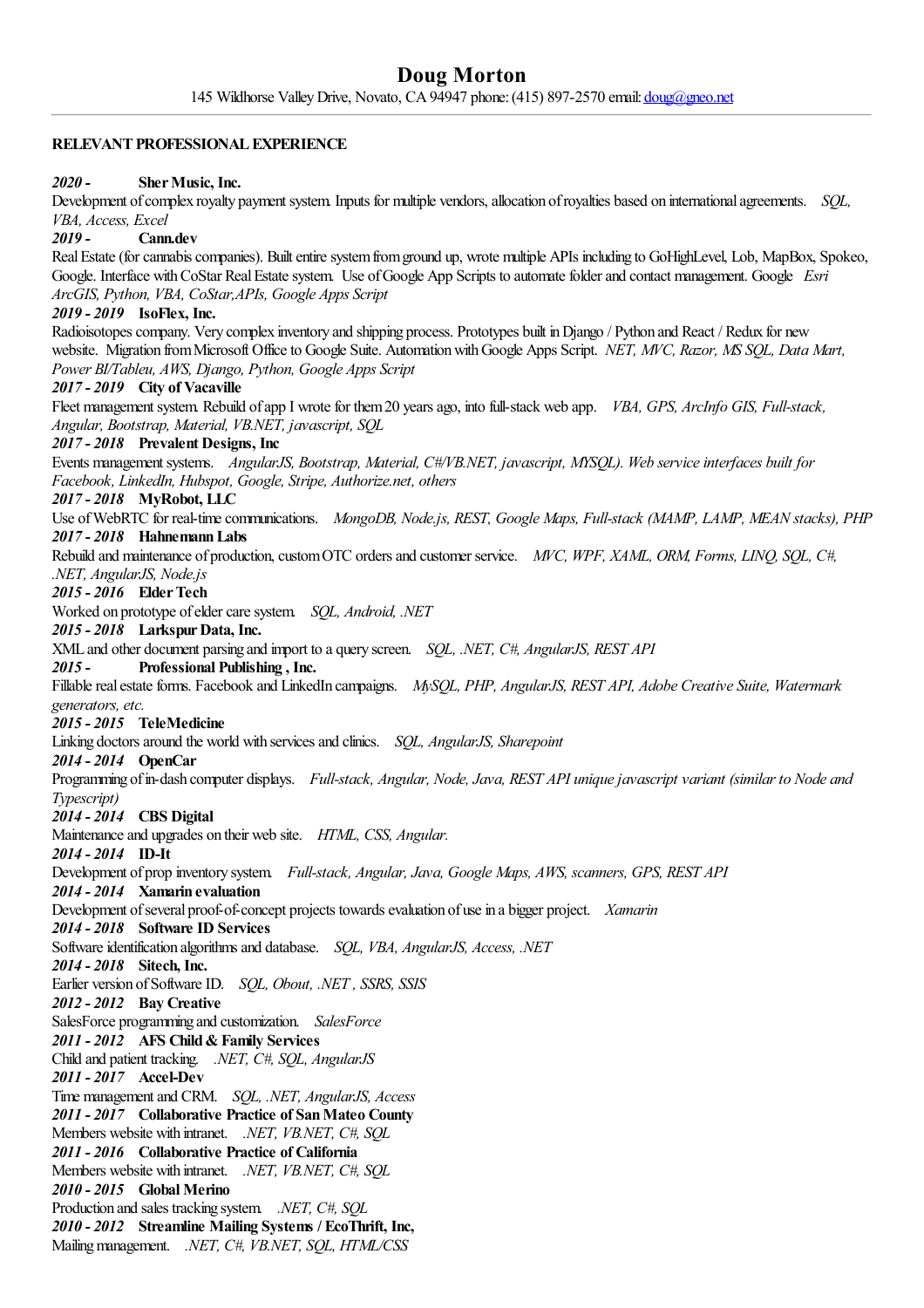*2008 -* **City of Riverbank** City Fleet Management system. *VBA, Access, SQL 2007 -* **Ghilotti Brothers** Bidsand Jobs managementand project tracking. *.NET, ASP, SQL, Access 2006 - 2006* **Hipsolve, Inc.** Website music download and artist development company  $C#$ *2006 - 2009* **International Academy of Collaborative Professionals** Rebuilt existing web site, including complex search feature integrating Google Maps, e-commerce, auto-emails, newsletter delivery, forum registration, scholarship applications, media galleriesand muchmore. Builtcomplex survey and analysis tool. *.NET, DevEx, SQL, Maps, Excel, VBA, Access 2004 - 2004* **Aurora Consulting Group** On-line database for statistical analysis of fund-raising and charitable activites. *Excel, Access, ASP*. *2004 - 2007* **City of Dixon** Public Works Department management system. *VBA, Access, SQL. 2004 -* **NorthernMarinWaterDistrict** Two management systems for water projects. *SOL, .NET, ASP, Access 2003 -* **VerifiedAudit** Auditmanagementsystem. *Javascript, .NET, SQL, Ajax 2003 - 2007* **Turrentine Wine Brokerage** Wine Brokerage website. *HTML/CSS/javascript, SQL, Ajax 2003 - 2013* **Payroll Masters, Inc.** PayrollCompanywebsite. *Javascript, Ajax, HTML/CSS 2003 - 2004* **Novato Chamber of Commerce** Built main database and website. *SQL, HTML* / *CSS* / *javascript. 2003 - 2005* **Database Solutions of Marin** Various projects - time management, CRM, realestate,construction. *.NET, VBA, ASP, Access 2003 - 2003* **Novato School of the Arts** Website. *ASP, SQL, HTML / CSS / javascript 2003 - 2004* **KitchenWorks** Used geometric techniques to determine most efficient way to utilize sheets of lumber in the construction of cabinets. Consulted on other systems, including Purchasing, Pricing, Customer Surveys, Charts &Graphs, CallCenterand auto-faxing software *VBA, SQL, Excel, Access 2003 - 2005* **Professional ProgramInsurance Brokers** Various projects involving re-insurers. PDF generation,emailsequencing *VBA, .NET 2003 - 2004* **Pacific Fertility Clinic** Reworked databasefromParadox to Access *Paradox, Access 2002 - 2002* **Greenfarm, SSU** Website. *ASP, SQL, HTML / CSS / javascript 2002 - 2006* **Lovin' Spoonful** E-Commerceand Intranet. *ASP, .NET, HTML / CSS /Javascript, Ajax 2001 - 2001* **Renew** Website. *ASP, SQL, HTML / CSS / javascript 2001 - 2002* **TriadElectronics** Web-based job specification system. *ASP, SQL, HTML / CSS / javascript 2001 - 2003* **Flagclothes** E-Commerceand retailsite. *ASP, SQL, HTML / CSS / javascript 2001 - 2002* **EmployVN** Employment management service. *ASP, SOL, HTML* / *CSS* / *javascript 2001 - 2001* **ProfoundTechnologies** Co-founder of this core technology company. Co-developer of a major dNOS called Minerva. This company is focused on developing inventions, securing patents, and arranging licensing of our technologies to third parties. *Delphi 2001 -* **gNeo.net** *Co-Founder* Instigatorand engine behind this developer's membership group, which offers value-added hosting and specializes in database-enabled web sites. Additional expertise includes e-commerce and cross-browser compatibility, including hand-held devices. Medical, retail, finance, employment services, and technical apps. Reworked site in Python / Django. Migration from MS Office to Google Suite with Google Apps Script. *All databases, Python, Django, VBA, Angular, Google Apps Script, PHP, APIs 2000 - 2003* **Mplus, Inc.** *Co-Founder, CIO* Founded company after demise of Sage, focusing on the non-hardware aspects of the system. Goal was to be able to manage all sorts of devices over theinternet independent of hardware. Builta macro language. I was CIO but fora whileI served as the CEO untila moreexperienced personwasavailable. Builtand managed allsystems for thiscompany. Investor relations, special projects, generalmanagement. *SQL, VBA, Delphi, web tech, C++ 2000 - 2000* **Banque Nationale de Paris** MaturityTracking, Commitments, Profitability systems. Access, Automate *Access, Automate 2000 - 2000* **Theseus Logic**

Website. *ASP, SQL, HTML / CSS / javascript*

*1999 - 1999* **Judicial Council of California**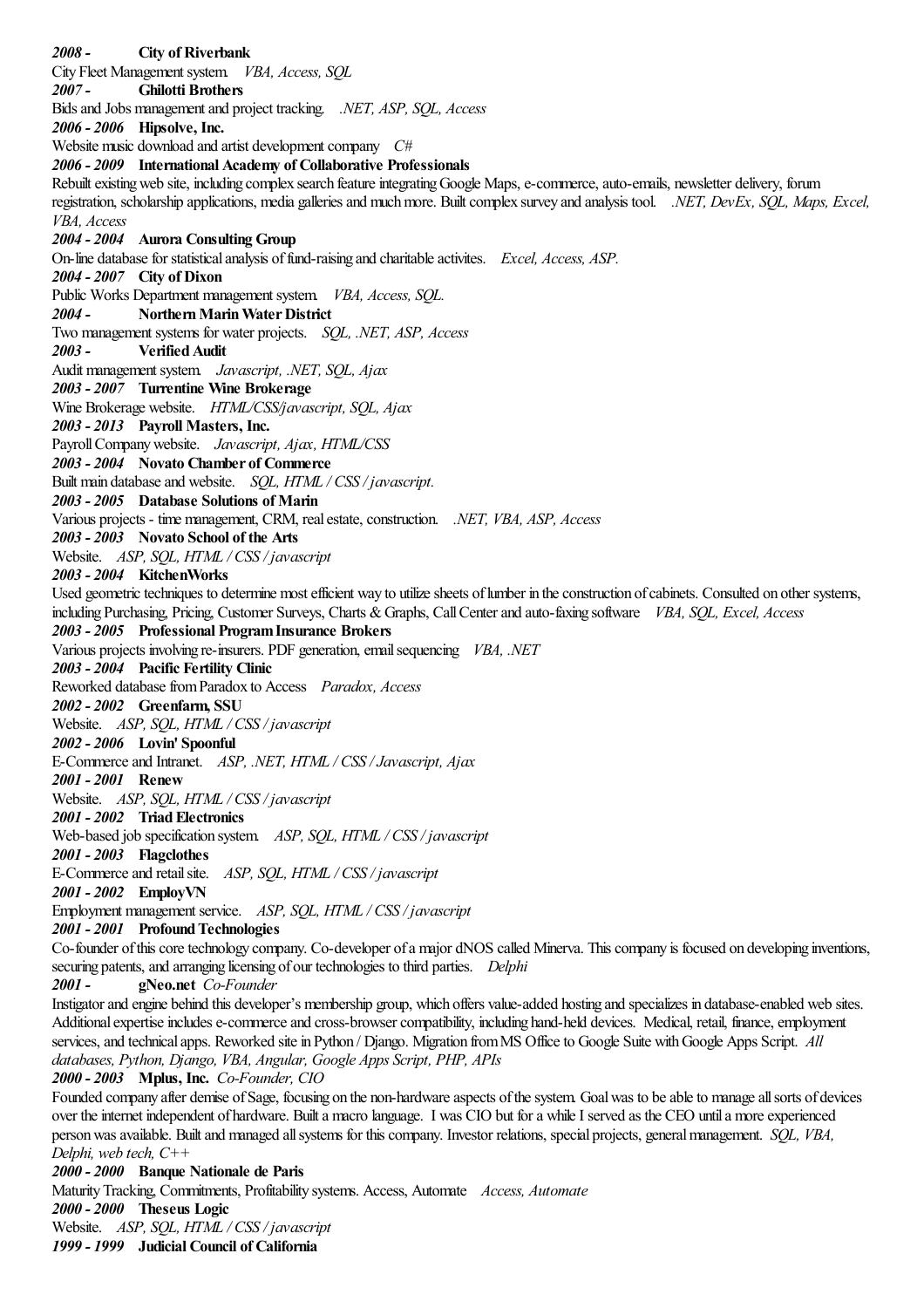Upgraded their databases *SQL, MySQL 1999 - 1999* **Contra Costa County** Consolidated Land Useand Permitting systems. *SQL, ASP, Access 1999 - 2001* **RichardsonConsulting Group** SecondaryMortgage processing. *VBA, SQL, Ajax 1999 -* **City of Vacaville** Work Order / Maintenance/ Public Works / Corp Yard / InventoryTracking / GPS / Mapping *VBA, GPS, ArcInfo GIS, Google Maps 1999 - 1999* **The Gap** Realestateanalysis building statisticalmodels for stores (AARS)and RealDealfor storecomparisons. *VBA, Access, MapInfo 1999 - 1999* **AppliedRisk Management** Developed data mart and data dictional for General Liability division. *Access* / SOL *1999 - 1999* **Netcentives** CustomOutlook application. *OLE, Excel, Word, Access 1999 - 1999* **National Bicycle Dealers Assoc** Data analysis. *Excel 1999 - 1999* **CD Computers** Website. *ASP, SQL, HTML / CSS / javascript 1999 - 1999* **BayPark Retirement Home** Website. *ASP, SQL, HTML / CSS / javascript 1998 - 1999* **Natl Council of Grantmakers** Datatroubleshooting *dBase, SQL 1998 - 1999* **VISAInternational** Y2K analysis, Vendor Tracking. *Access, SQL, VBA, Delphi, InstallShield 1998 - 2000* **EngineeredEnvironments** Dual platformjob tracking system *Filemaker 1998 - 2001* **Sage Systems** *Co-Founder, CIO, VP Info Systems* Early smart home tech, allowed device control over the web. Developed innovative system involving custom hardware and electrical line networks. Built version for early cell phones and PDAs. Worked on appliance network protocol. I co-founded the company and was involved in strategic planning, raisingmoney, implementing company systemsand processesand management ofthe programming staff. *Visual InterDev, ASP, custom-built DLLs and COMobjects, Delphi,Java, Access, SQL, network design and implementation, IT 1997 - 2012* **Extegrity, Inc.** Co-founder and CIO. Program allows for secure exams (everything blocked but the test) now used by schools worldwide. Light-weight system 'lock-outs', simpleinstall, production using assembly-linecustomization. On-line grading,admin, takehomeexams *Delphi 3 and 5, AppleScript, ResEdit, .NET, SQL 1997 - 1998* **Bank of America** *Real Estate Appraisal* Automated appraisalsystem. *SQL, VBA, C, dBase 1996 - 1997* **ParkerReorderCompany** Hotel reorder system, dynamic links to accounting system. *C, C++, SOL, Great Plains 1996 - 1997* **PowerLearning Systems** Accounting systeminterface. *SQL, Great Plains, VBA, links to ACH 1996 - 1997* **M1 Software** *CFO/ Controller* Developed internalsystemsand consulted on outside projects. *SQL, .NET, Great Plains 1996 - 1996* **Wells Fargo** *Wholesale Banking* Document image indexing system. *Delphi, Oracle 1996 - 1996* **Chiron** *Sales Administration* Sales tracking (distributable). *VBA, Xcellenet, Oracle, Excel 1996 - 1996* **Chiron** *Legal* Contact Management (CMS). *FileMaker, Access 1996 - 1996* **Chiron** *Diagnostics* Contact Management (CMS). *FileMaker, Access 1996 - 1996* **Infocom** Newsletterautomation. *WordBasic 1995 - 1995* **FritzCompanies** PayrollBudgeting / Forecasting. *Access 1995 - 1995* **Intel Corporation** Design document distribution. *Paradox, Notes 1995 - 1995* **SiliconValley Bank** *Strategic Planning* GeneralLedger interface. *Access, AS/400, Lotus 1995 - 1995* **SiliconValley Bank** *Cash Management* Corresponding Banks and Unposted Transactions system. *Access, Oracle, Notes 1995 - 1995* **Wells Fargo** *Telemarketing support* Telemarketing reporting system. *Paradox, C 1995 - 1995* **Wells Fargo** *Real Estate Technical* Nationwide real estate project tracking. *FoxPro, Paradox, Access 1995 - 1995* **Bank of America** *Real Estate Technical*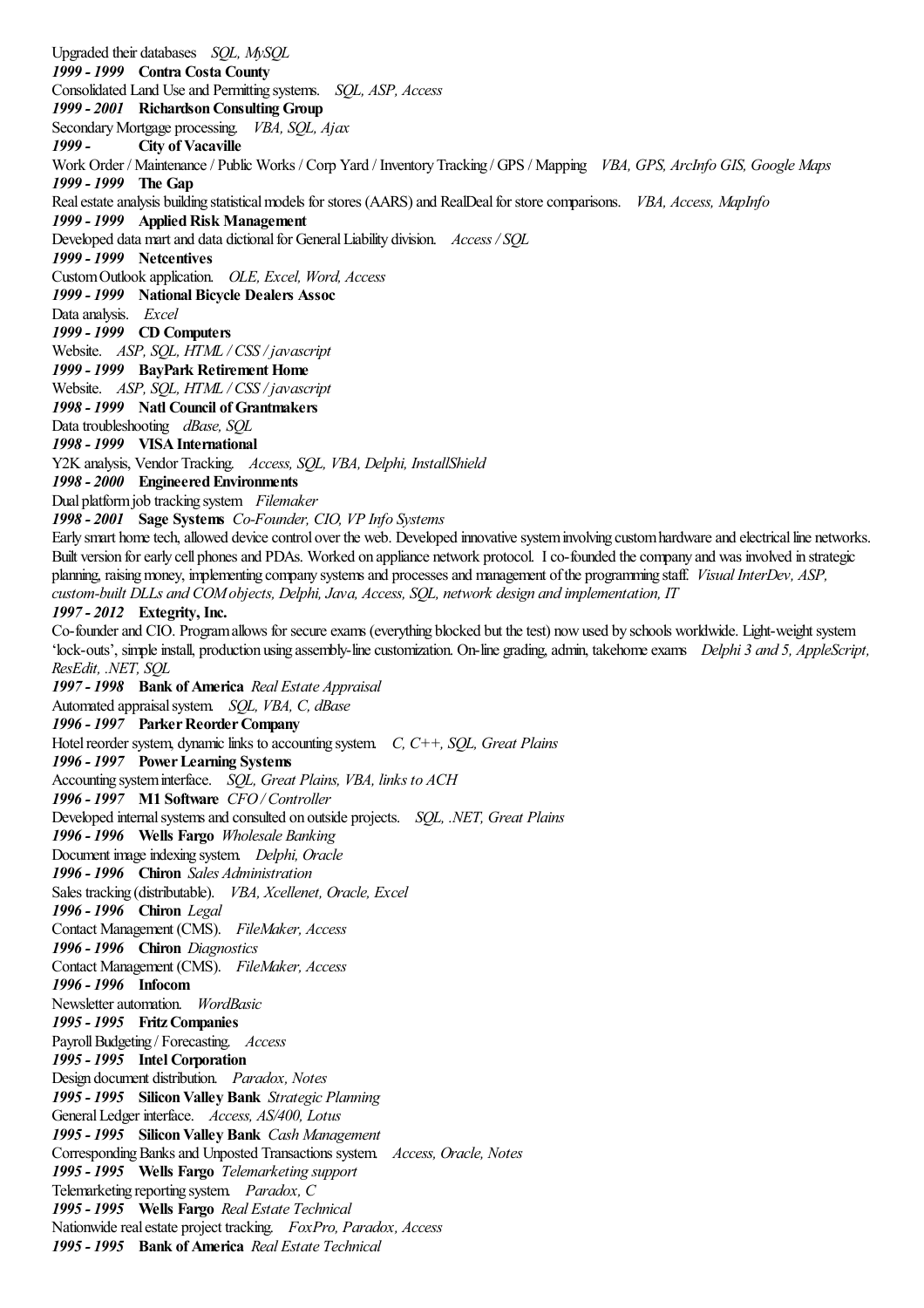Realestate project tracking. *Paradox, FoxPro 1995 - 1995* **Bank of America** *World Banking Group* Order system. *Notes, SQL, Delphi, Access 1994 - 1994* **Management &Personnel Systems** Prototyped national interview library in Paradox *Paradox 1994 - 1994* **ParadigmPublishing** Medicalclinicand immunization tracking. *Paradox, Access, VBA 1994 - 1995* **Systems Partners, Inc.** Contractor tracking system. *PowerBUilder, C++, Sybase 1994 - 1994* **Borland International** Built regression testing systemfor Paradox. *Paradox, Oracle, Informix, SQL, Sybase 1994 - 1998* **IntegratedDevelopment** *Partner, Director of Development* Work on several approaches involving front-ends to ODBC/SQL client/server databases. Researched and used code generators, visual development and templates. Nationwide bail bonds tracking, interfaces to Great Plains, QuickBooks, directory services, web sites, health care, membership tracking, budgeting/forecasting, personnel, project tracking *Access, VBA, Spread/VBX, Tab/Pro, WinWidgets, TrueGrid, C/C++,* PowerBuilder, Clipper, ProtoGen+, Excel, FoxPro, Sybase, Watcom, SOL Server, accounting, budgeting, Great Plains, ADP, Solomon *1994 - 1995* **Wells Fargo** *Personnel* Various systems. Scannerand mainframeinterface. *Oracle, PL/SQL, Unix, Quark, Focus 1991 - 1992* **US Postal Service** Nationwide Account Management system. Oracle/Focus to Paradox *1991 - 1992* **Kransco, Inc.** Repricing system. *Paradox, AS/400 1991 - 1992* **UCCalifornia** Executive Tracking, Publications Management, Projects Management. *Paradox, ObjectVision 1990 - 1991* **ComputerLandCorp.** NationalService Contract Admin. *dBase, Clipper 1990 - 1991* **Allertech** Pharmacological Program. Interface between instruments and program. *Clipper 1990 - 1990* **EPRI** Bridging personalcomputers to mainframes (IBM3090 and 3081). *Token Ring, Appletalk, VB/SA, CMS, CP,JCL, Nomad 1990 - 1994* **Bank of America** *Consumer Lending* Various projects. *FoxPro, Paradox, VBA 1990 - 1994* **Bank of America** *Projects Tracking* Project tracking. *Paradox 1990 - 1994* **Bank of America** *Names* Company rolodex. *Paradox 1990 - 1994* **Bank of America** *Reg B Exception* Imports frommainframeinto analyzer. *DDE, Nomad, Attachmate, ABACIS 1990 - 1994* **Bank of America** *Cross-Certification* Training tracking. *Paradox 1990 - 1994* **Bank of America** *Underwriter Review* Report card system. *DDE, Attachmate. 1990 - 1994* **Bank of America** *ATMTracking* Tracks ATMvideos. *Paradox 1990 - 1994* **Bank of America** *Global Product Service* Profit & Loss management system. *Paradox 1990 - 1994* **Bank of America** *Other Real Estate divisions* Various projects. *FoxPro, Paradox, VBA 1990 - 1994* **Bank of America** *Accounting Merger Team* Employee Absence Tracking. *Nomad, Paradox 1990 - 1994* **Bank of America** *Capital Markets* HLT (Highly-Leveraged Tracking) system. *Paradox 1990 - 1991* **Berle SouthardConstruction** System design and programming for construction firm tracking clients, receivables, payables, work in progress. Developed project on IBM with Paradox and ported to Macintosh using FoxBase. *Paradox, Mac, Fox 1990 - 1990* **SanFrancisco Chamber Singers** Systemsetup, programconsultation and design towardsan integrated managementand grant-writing program. *IT and design 1990 - 1990* **SanFrancisco Mime Troupe** Systemprogramming/enhancements. Designed memberand contact databases programs. *IT and design 1990 - 1990* **Animal Legal Defense Fund** System upgrading and revamping. New software installation. *IT 1990 - 1990* **EPRI (Electric PowerResearch Institute)** Built informational catalog publishing EPRI projects. Specced and tested wide range of options towards bridging personal computers (Macs and IBMs) to mainframes (IBM3090 and 3081), setting up gateway servers over networks (Appletalk/TokenRing). *VM/SA, CMS, CP,JCL, Nomad, FoxPro, FoxBasefor the Mac*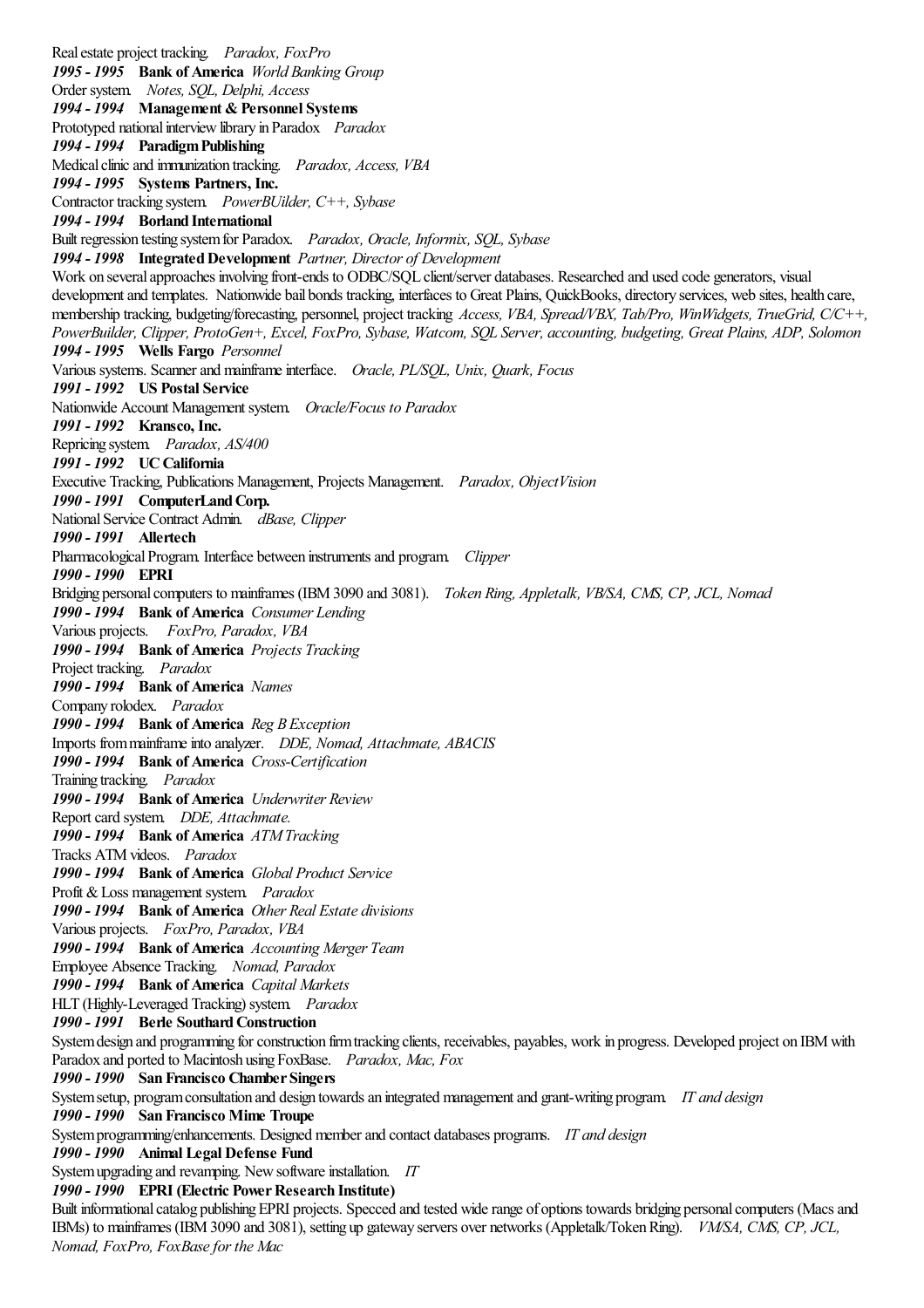## *1990 - 1990* **Tetratech**

Worked with an on-site programmer to develop the ODES data system that will likely become a national standard for reporting to the EPA on the water content of bays, estuaries and other bodies of water. Had to work within the EPA data structures and write an appropriate user interface maintaining appropriate hierarchical structures in Clipper. *Clipper* 

## *1990 - 1990* **TragonCorporation**

Installed FoxPro and slightly modified a FoxPlus application and tested this survey software for speed and compatability. *Fox, FoxPro, FoxPlus*

## *1989 - 1992* **SanFrancisco Jewelry Company**

Network installation, modified, enhanced and eventually replaced existing system. Programmed huge and growing customer/order databases requiring sophisticated ongoing maintenance. Customer/order tracking, A/R, A/P, showcase and retail tracking systems, check writing/refund system, inventory (5 levels), invoiceand networked reporting to accounting. Very involved datatransfer sequence. *dBase, Paradox, Clipper, Pdox Engine, Novell*

## *1989 - 1989* **Chiron, Inc.**

Reprogram of patent tracking system to accommodate yearly account rollover for this genetic engineering firm. Redesigned internals of already existing programto improvespeed and flexibility. *DBase, dBXL*

## *1989 - 1989* **Accelerated Information**

Car LoanTrackingApplication for Bank ofAmerica. Programmed enhancementsand debugged existing software. *Nomad, Paradox*

# *1989 - 1990* **Berkeley Shakespeare Festival**

System streamlining, organized relational databases and interfaces. Memory installs. *IT* 

# *1989 - 1989* **Entertainment, Unltd.**

Scheduling, artists database. *C, Clipper* 

## *1989 - 1989* **Alameda Homes and Investments**

Systemset up. Mass mailings. Investor databases. *Q&A, Pagemaker*

*1989 - 1993* **Hastings College of the Law**

Survey analysis, telephone data processing, field searches, mainframeinterface. *Fox, dBase, C*

### *1988 - 1989* **MarinEducationFoundation**

Grants Management. *Paradox*

# *1988 - 1988* **Michael Arrich, Inc.**

MutualFunds tracking system. *C, Foxbase, Clipper*

## *1988 - 1988* **Compudata**

Designed and programmed point-of-sale retail program with invoicing, customer and vendor links, inventory, receivables, payables and summaries ofabove. *C, Clipper, dBase, Paradox*

### *1988 - 1989* **C.W. Sweeney**

For this trust management firm: delinquency tracking, addressing, computer configuration, company activities, multi-factored pension payments, dozens of accounting functions, including C programming to parse and handle massive mainframe downloads. Research into mainframe/mini/micro hookups usingBurroughs 9700 (Unisys), Texas Instrumentsand IBMPCs. *Fox, Paradox, Excel and MS Windows, C*

#### *1988 - 1989* **Culinary Brands**

Supplies, Sales, Production, Analysis systems. *C, Clipper, Paradox 1987 - 1988* **Russell Resources** Hazard cleanup tracking. *Visual Basic 1987 - 1988* **Illustrious Lighting** Retail and service tracking. *Fox 1987 - 1988* **Institute forHumanResources** On-linetraveler's service. *C, Clipper 1987 - 1989* **California Council forthe Humanities** Accounting and Grants Managementsystems. *dBase, Clipper, Paradox, Fox, C 1982 - 1987* **Baker& McKenzie**

Brought in firstmini-computer (Wang). Learned to program. *Basic, Cobol*

### **Skillsets**

| Full-stack web programming | e-Commerce               | Security                  | Internet of Things    | Windows            |
|----------------------------|--------------------------|---------------------------|-----------------------|--------------------|
| Mac                        | Linux                    | All SQL (esp. SQL Server) | Access                | Paradox            |
| dBase                      | Filemaker                | FoxPro                    | PowerBuilder          | <b>REST API</b>    |
| NET.                       | MVC (both .NET and Java) | HTML <sub>5</sub>         | <b>CSS</b>            | javascript         |
| AngularJS / Bootstrap      | jQuery                   | Java                      | $C/C\#/C++$           | PHP/MySOL          |
| Visual Basic and VBA       | Android                  | Delphi                    | $C++$                 | <b>SSRS / SSAS</b> |
| <b>SOAP</b>                | <b>RESTful APIs</b>      | Git                       | Maven                 | Agile              |
| Bash                       | XML                      | PDF programming           | Word and Excel macros | Replication        |
| <b>GPS</b>                 | Drag-and-drop uploads    | <b>ODBC</b>               | <b>OLE</b>            | MongoDB            |
| AWS                        | Google Maps              | Paypal                    | AdWords               | AppleScript        |
| ResEdit                    | Azure                    | Sharepoint                | Xamarin               | <b>SalesForce</b>  |
| <b>Great Plains</b>        | <b>OuickBooks</b>        | DevEx                     | Ajax                  | Node.js            |